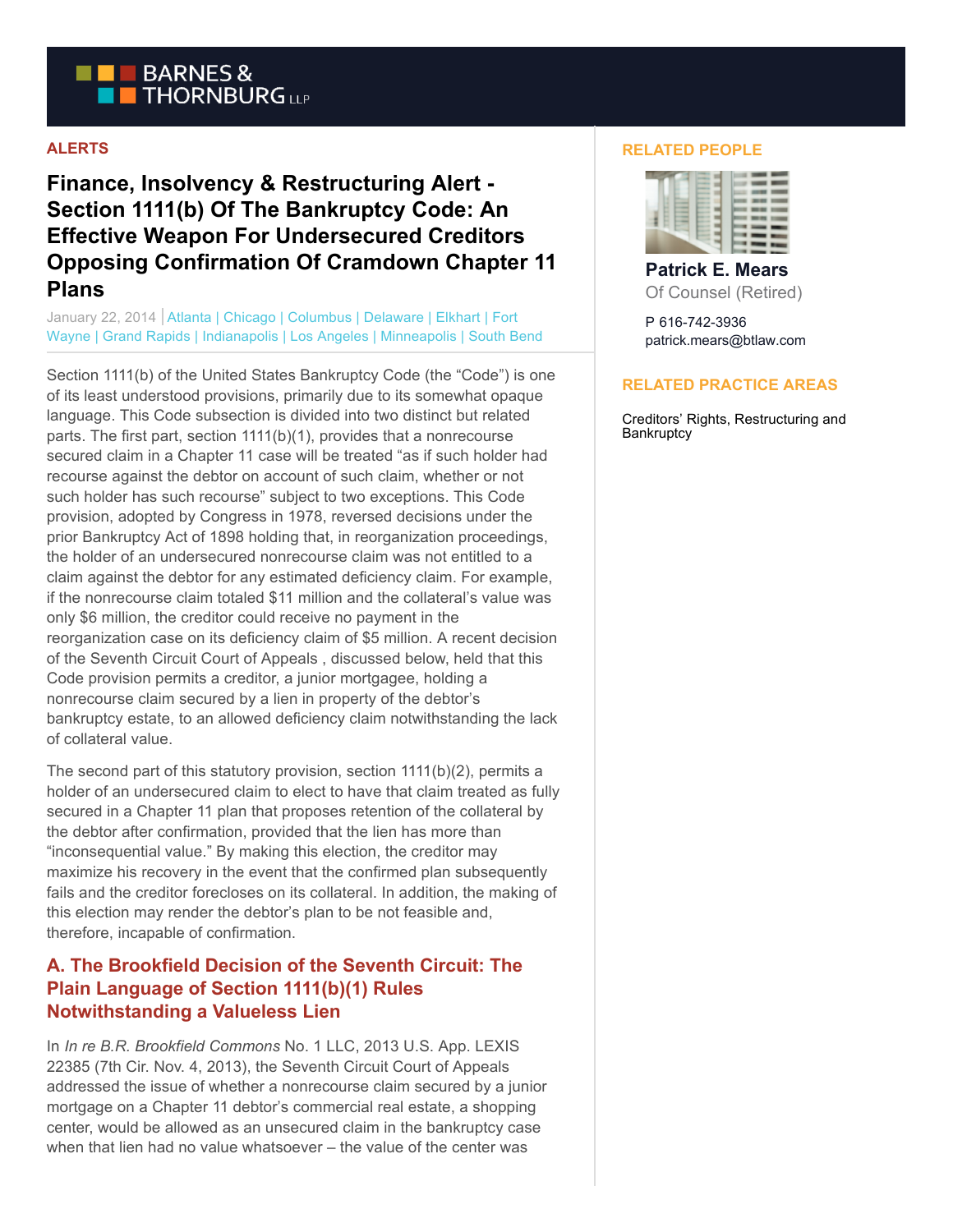less than the amount of the claim secured by the first mortgage. The holder of the junior claim (which also held the senior claim) argued that the plain language of section 1111(b)(1) applied and that its nonrecourse deficiency claim was required to be treated as if it were a recourse claim against the debtor and, therefore, as an allowed claim in the Chapter 11 case. The debtor argued that, because state law would not allow this claim to trigger personal liability of the debtor, the claim should be disallowed. The Seventh Circuit rejected the debtor's argument, holding that the only perquisite for the application of section 1111(b)(1) is that the claim be secured by a lien on property of the estate even though that lien may have no value. Consequently, this deficiency claim was allowed in the Chapter 11 case as an unsecured deficiency claim for its full amount.

# **B. Electing Fully Secured Treatment Under Section 1111(b)(2): Maximizing Recovery and Blocking Plan Confirmation**

It sometimes happens that an undersecured real estate lender is involved in a Chapter 11 case where the debtor proposes in its reorganization plan to retain the mortgaged real estate and pay the lender the value of its collateral over a period of years at a low cramdown interest rate. This scenario is relatively common in single asset real estate cases. For example, if the real estate is valued at \$6 million and the mortgage debt is \$11 million, the debtor's plan may treat the mortgagee as holding two claims – a secured claim for \$6 million and an unsecured deficiency claim for \$5 million. The plan may classify the creditor's unsecured claim in a class separately from other unsecured creditors and to pay that claim a small percentage of its total amount. The mortgagor's secured claim of \$6 million would then be paid over a period of 10 to 15 years at a market rate of interest or, if no such market exists, at an interest rate determined in accordance with the United States Supreme Court's Till decision.

One strategy available to undersecured mortgagees in these circumstances is to invoke the provisions of section 1111(b)(2) of the Bankruptcy Code, which permits an undersecured creditor with a lien in property of the debtor's estate to elect to have its entire claim treated as a secured claim. This election, however, may not be made under the following circumstances. First, the election may not be made if the creditor's lien in the collateral is "of inconsequential value." Second, this election is not available to the creditor if (i) the creditor's claim is a recourse claim against the debtor (i.e., the debtor has personal liability for the claim); and (ii) the property will be sold pursuant under section 363 of the Bankruptcy Code or pursuant to the terms of the proposed Chapter 11 plan.

If the election is properly and timely made by the undersecured mortgagee, its entire \$11 million claim will be treated as a secured claim but with one very important caveat – the creditor must receive under the confirmed plan a distribution equal to \$11 million in total dollars but the "present value" of this distribution may not exceed the value of the creditor's lien, i.e., \$6 million. Correspondingly, the creditor making this election will not be deemed to hold an unsecured claim for its estimated deficiency. The making of this election will normally require the debtor to tailor its Chapter 11 plan to provide distributions to the electing creditor that will satisfy this legal requirement. Any such plan must also satisfy the statutory confirmation requirement that the plan be "feasible" – that